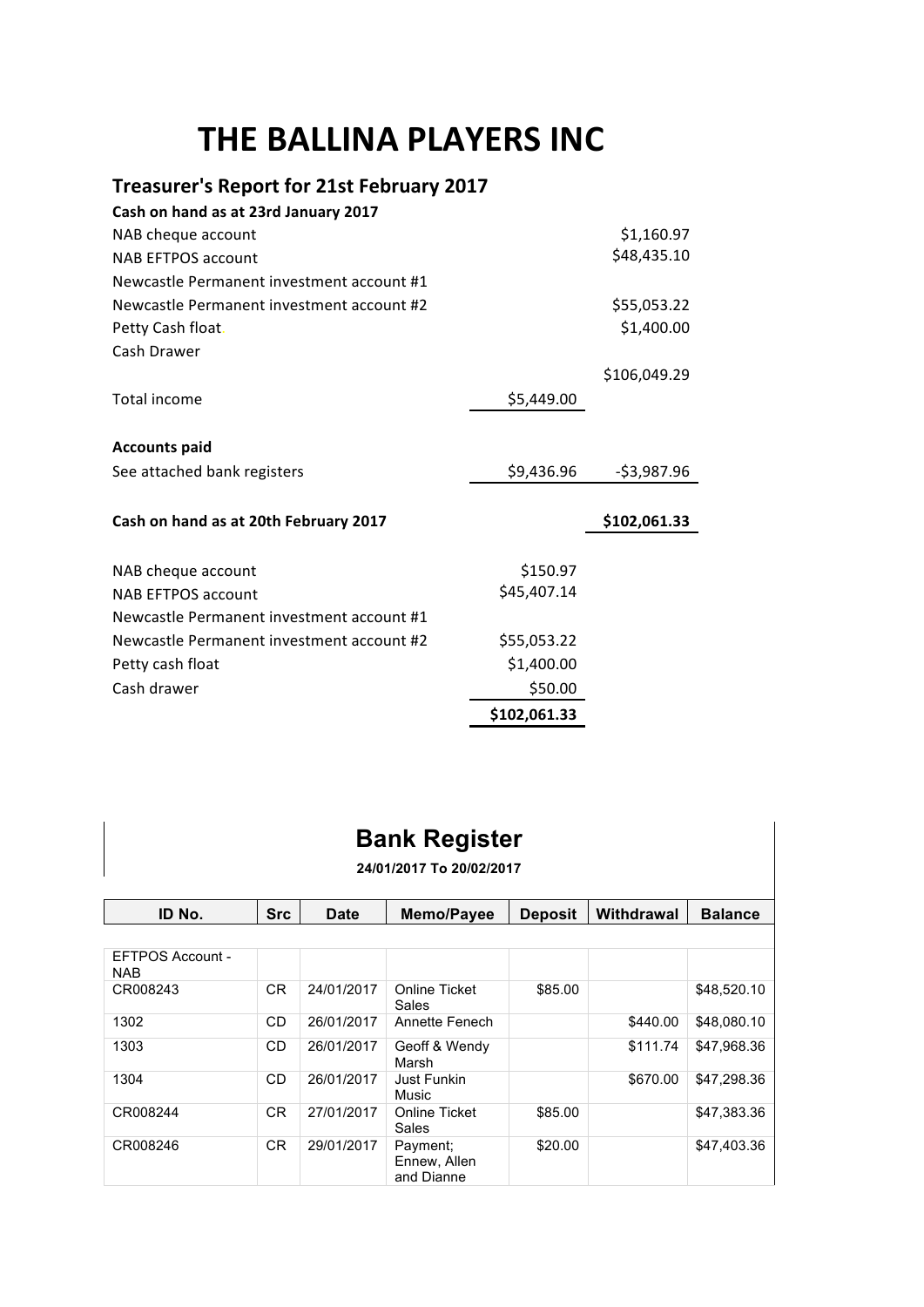| 1305     | <b>CD</b> | 31/01/2017 | Lyn Gale                                    |          | \$487.35   | \$46,916.01 |
|----------|-----------|------------|---------------------------------------------|----------|------------|-------------|
| CR008252 | <b>CR</b> | 31/01/2017 | Payment; Doe,<br>Pauline                    | \$10.00  |            | \$46,926.01 |
| 1311     | CD        | 1/02/2017  | Merchant fee                                |          | \$202.29   | \$46,723.72 |
| CR008254 | <b>CR</b> | 1/02/2017  | Online Ticket<br>Sales                      | \$340.00 |            | \$47,063.72 |
| CR008256 | <b>CR</b> | 1/02/2017  | Payment;<br>Speed, Graeme                   | \$10.00  |            | \$47,073.72 |
| 1306     | <b>CD</b> | 3/02/2017  | Kemp Agencies                               |          | \$254.62   | \$46,819.10 |
| 1307     | CD        | 3/02/2017  | SecurePay Pty<br>Ltd                        |          | \$51.74    | \$46,767.36 |
| 1308     | CD        | 3/02/2017  | Richmond<br>Waste                           |          | \$146.23   | \$46,621.13 |
| 1309     | CD        | 3/02/2017  | SeatAdvisor                                 |          | \$499.73   | \$46,121.40 |
| 1310     | CD        | 3/02/2017  | Office Choice                               |          | \$32.80    | \$46,088.60 |
| CR008255 | <b>CR</b> | 3/02/2017  | Cover GST<br>payment                        |          | \$1,100.00 | \$44,988.60 |
| CR008258 | <b>CR</b> | 3/02/2017  | Payment;<br>Rollo/McIntosh,<br>Bruce & Fran | \$20.00  |            | \$45,008.60 |
| CR008259 | <b>CR</b> | 3/02/2017  | Payment;<br>Kneipp, Terry                   | \$10.00  |            | \$45,018.60 |
| CR008260 | <b>CR</b> | 3/02/2017  | <b>Online Ticket</b><br>Sales               | \$230.00 |            | \$45,248.60 |
| CR008257 | CR        | 4/02/2017  | Extra cover                                 |          | \$200.00   | \$45,048.60 |
| CR008261 | <b>CR</b> | 6/02/2017  | Online Ticket<br>Sales                      | \$340.00 |            | \$45,388.60 |
| CR008262 | <b>CR</b> | 7/02/2017  | Online Ticket<br>Sales                      | \$340.00 |            | \$45,728.60 |
| 1312     | CD        | 9/02/2017  | Annette Fenech                              |          | \$440.00   | \$45,288.60 |
| 1313     | CD        | 9/02/2017  | Northern Star                               |          | \$252.46   | \$45,036.14 |
| 1314     | CD        | 9/02/2017  | <b>Bunzl Catering</b><br>Supplies Ltd       |          | \$276.88   | \$44,759.26 |
| CR008263 | <b>CR</b> | 9/02/2017  | <b>Online Ticket</b><br>Sales               | \$20.00  |            | \$44,779.26 |
| CR008264 | <b>CR</b> | 10/02/2017 | Payment;<br>Ramada Ballina                  | \$550.00 |            | \$45,329.26 |
| CR008265 | <b>CR</b> | 10/02/2017 | Payment;<br>Simpson, Wendy                  | \$10.00  |            | \$45,339.26 |
| CR008266 | CR        | 10/02/2017 | Online Ticket<br>Sales                      | \$210.00 |            | \$45,549.26 |
| 1316     | CD        | 13/02/2017 | Copy That at<br>Profsec                     |          | \$35.09    | \$45,514.17 |
| 1317     | CD        | 13/02/2017 | Craig Beare                                 |          | \$45.04    | \$45,469.13 |
| 1318     | CD        | 13/02/2017 | eMedia Worx                                 |          | \$283.00   | \$45,186.13 |
| 1319     | CD        | 13/02/2017 | Hal Leonard                                 |          | \$1,602.88 | \$43,583.25 |
| CR008267 | CR        | 13/02/2017 | Online Ticket<br>Sales                      | \$40.00  |            | \$43,623.25 |
| CR008268 | CR        | 13/02/2017 | <b>Online Ticket</b><br>Sales               | \$60.00  |            | \$43,683.25 |
| CR008269 | CR        | 13/02/2017 | Online Ticket<br>Sales                      | \$530.00 |            | \$44,213.25 |
| 1320     | CD        | 14/02/2017 | Michael & Jaime<br>Sheehan                  |          | \$146.76   | \$44,066.49 |
| 1321     | CD        | 14/02/2017 | <b>Bunnings Group</b><br>Ltd                |          | \$324.89   | \$43,741.60 |
| CR008272 | CR        | 14/02/2017 | Online Ticket<br>Sales                      | \$40.00  |            | \$43,781.60 |
| 1322     | CD        | 15/02/2017 | <b>Ballina Colour</b><br>Copy Shop          |          | \$536.50   | \$43,245.10 |